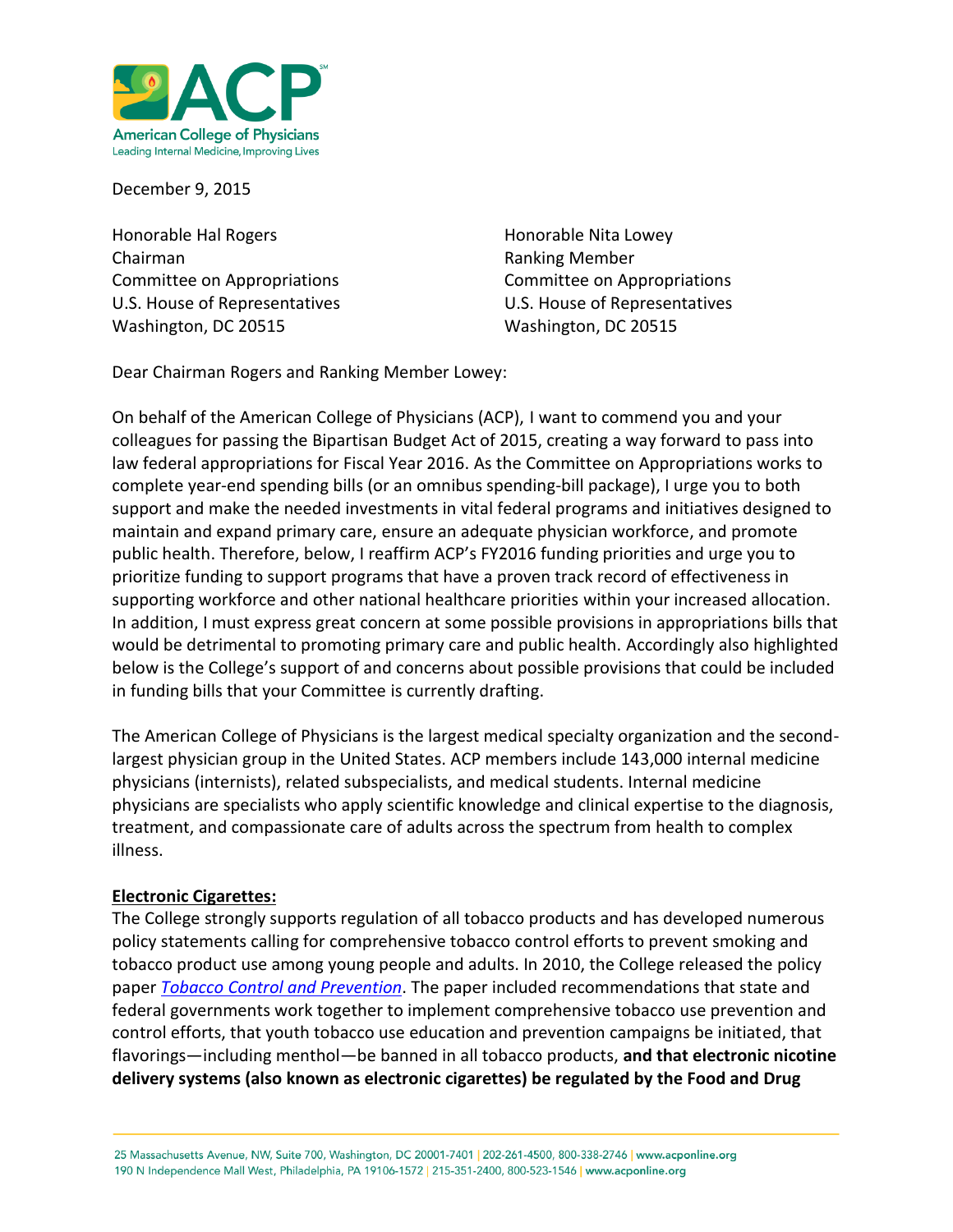**Administration (FDA).** Therefore ACP would strongly oppose any provision in an appropriations bill, such as the one contained in the FY2016 House Agriculture, Rural Development, Food and Drug Administration, and Related Agencies Appropriations bill. This legislation would significantly weaken the FDA's ability to regulate electronic cigarettes and to prevent youth marketing and sales, such as the restriction of youth-oriented advertising and marketing and providing strong oversight of online sales to ensure age restrictions are being enforced.

# **Agency for Healthcare Research and Quality (AHRQ):**

The College is also deeply concerned that the proposed total elimination of AHRQ funding in the FY2016 House Department of Labor, Health and Human Services, and Education, and Related Agencies (LHHS) Appropriations bill and the prohibition of AHRQ-related research across other federal agencies with rare exception, will do great damage to the current and future initiatives to improve health care quality, patient safety, and the effectiveness of care provided to patients. The College strongly believes that AHRQ's activities and related outcomes research provides incomparable and invaluable data that cannot be replicated or replaced elsewhere in the federal government or the private sector**.** AHRQ is the leading public health service agency focused on health care quality. AHRQ's crucial research provides the evidencebased information needed by consumers, clinicians, health plans, purchasers, and policymakers to make informed health-care decisions. The College is acutely dedicated to ensuring AHRQ's vital role in improving the quality of our nation's health and, over the years, in written testimony to the LHHS Subcommittee, has consistently requested that the necessary resources be provided for its activities. Adequate funding allows AHRQ to help providers help patients by making evidence-informed decisions, fund research that serves as the evidence engine for much of the private sector's work to keep patients safe, make the healthcare market place more efficient by providing quality measures to health professionals, and ultimately, help transform health and health care. Accordingly, the College strongly recommends \$375 million in funding for the agency.

### **Patient Centered Outcomes Research:**

The removal of \$100 million of funding in the FY2016 House LHHS Appropriations bill from the Patient Centered Outcomes Research Trust Fund will cripple the ability of the Patient Centered Outcomes Research Institute (PCORI), an independent non-profit entity, to continue to facilitate important unbiased medical and healthcare system research regarding the delivery of effective care in an efficient manner—with an emphasis on those factors that are important from the perspective of the patient. PCORI's research, which already includes the funding of over 400 research projects, will help patients and those who care for them make the best care decisions based on reliable information about the potential benefits and harm of various treatment options. This is the type of information ACP members and their patients want and need. The accompanying prohibition of discretionary funding for any patient-centered outcomes research would do great damage to the current and future initiatives to improve health care quality, patient safety, and the effectiveness of care provided to patients.

### **Title VII Health Professions Training in Primary Care and Training Enhancement (PCTE):**

For FY2016, the House LHHS Appropriations bill provided flat funding, meaning the program could be receiving fewer resources than it was six years ago as need has increased. The PCTE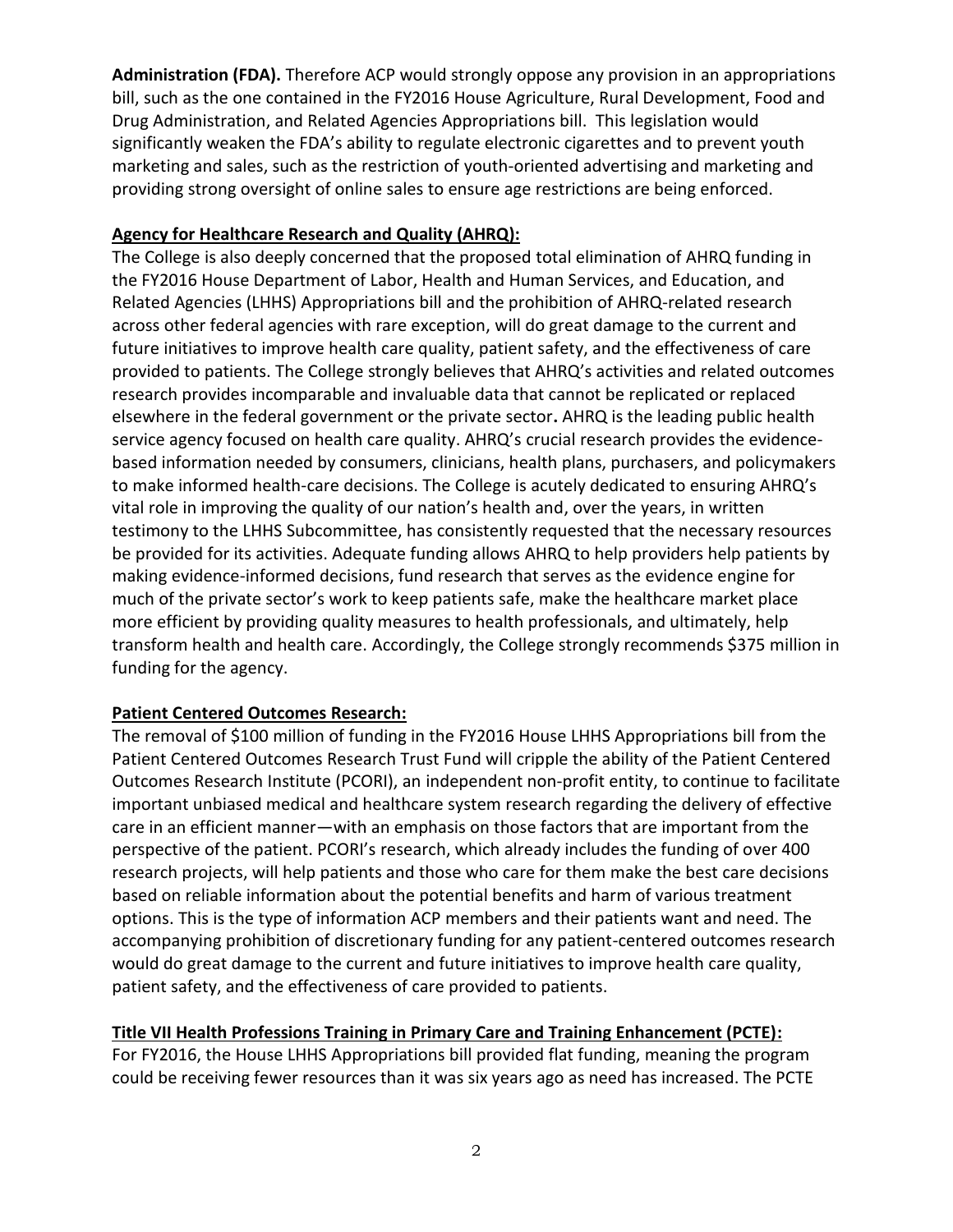Program distributes educational grants for primary care physician students, residents, and faculty to enhance primary care provider recruitment. In the 2013-2014 academic year alone, the PCTE program trained more than 30,000 students, residents and faculty, with over onemillion primary-care patient interactions. Without adequate funding, the PCTE's capacity to complete its mission of improving the education of primary care providers would suffer. Congress should fund PCTE at \$71 million for FY2016.

# **The National Health Service Corps (NHSC):**

The NHSC received \$310 million in mandatory funding in FY2015. However, this funding level, as well as its funding for the last four fiscal years, has fallen far short of the levels anticipated after passage of the Affordable Care Act. For FY2016, the NHSC's mandatory funding was set to expire. Fortunately, Congress passed and the President signed into law the Medicare Access and CHIP Reauthorization Act, H.R. 2, which extends the NHSC's mandatory funding for two more fiscal years (FY2016, FY2017) at the FY2015 level. However, ACP believes that the Corps also needs discretionary funding to continue and expand its mission. Disappointingly, the FY2016 House LHHS Appropriations bill did not provide any discretionary dollars for the NHSC. Congress should fund the NHSC at \$810 million for FY2016.

### **Research on Prevention of Firearms-related Injuries and Deaths:**

As data-driven decision makers, ACP advocates for robust research about the causes and consequences of firearm violence and unintentional injuries and for strategies to reduce firearm-related injuries. The Centers for Disease Control and Prevention, National Institutes of Health, and National Institute of Justice should receive adequate funding to study the effect of gun violence and unintentional gun-related injury on public health and safety. Access to data should not be restricted, so researchers can do studies that enable the development of evidence-based policies to reduce the rate of firearm injuries and deaths in this nation. Therefore, the College would strongly oppose any provision, such as the one included in the FY2016 House LHHS Appropriations bill, which would prohibit the use of funds for federal agencies to carry out gun research or the gathering of data for future research.

### **Meaningful Use (MU):**

The College would strongly support a provision that would amend current law to provide the Centers for Medicare and Medicaid Services (CMS) with the authority to grant a blanket exemption for 2015 to physicians, hospitals, and others who are affected by a penalty under the Stage 2 MU program. Clinicians must attest that they have met the requirements for Stage 2 MU for a period of 90 consecutive days during calendar year 2015. However, CMS did not publish the rule in the federal register informing clinicians what those requirements are until October 16, 2015 – meaning that by the time clinicians learned what they had to do, fewer than 90 days remained in the calendar year, insufficient time for them to comply. We understand that CMS welcomes this modification to current law, and ACP applauds efforts to address the problem. ACP was also disappointed that CMS chose to re-implement the full-year reporting period to meet the Stage 2 MU requirements in 2016-2017. The College believes that 90 days is sufficient time for practices to demonstrate that they are meaningfully using their EHR system and would support a provision to return to the 90-day requirement.